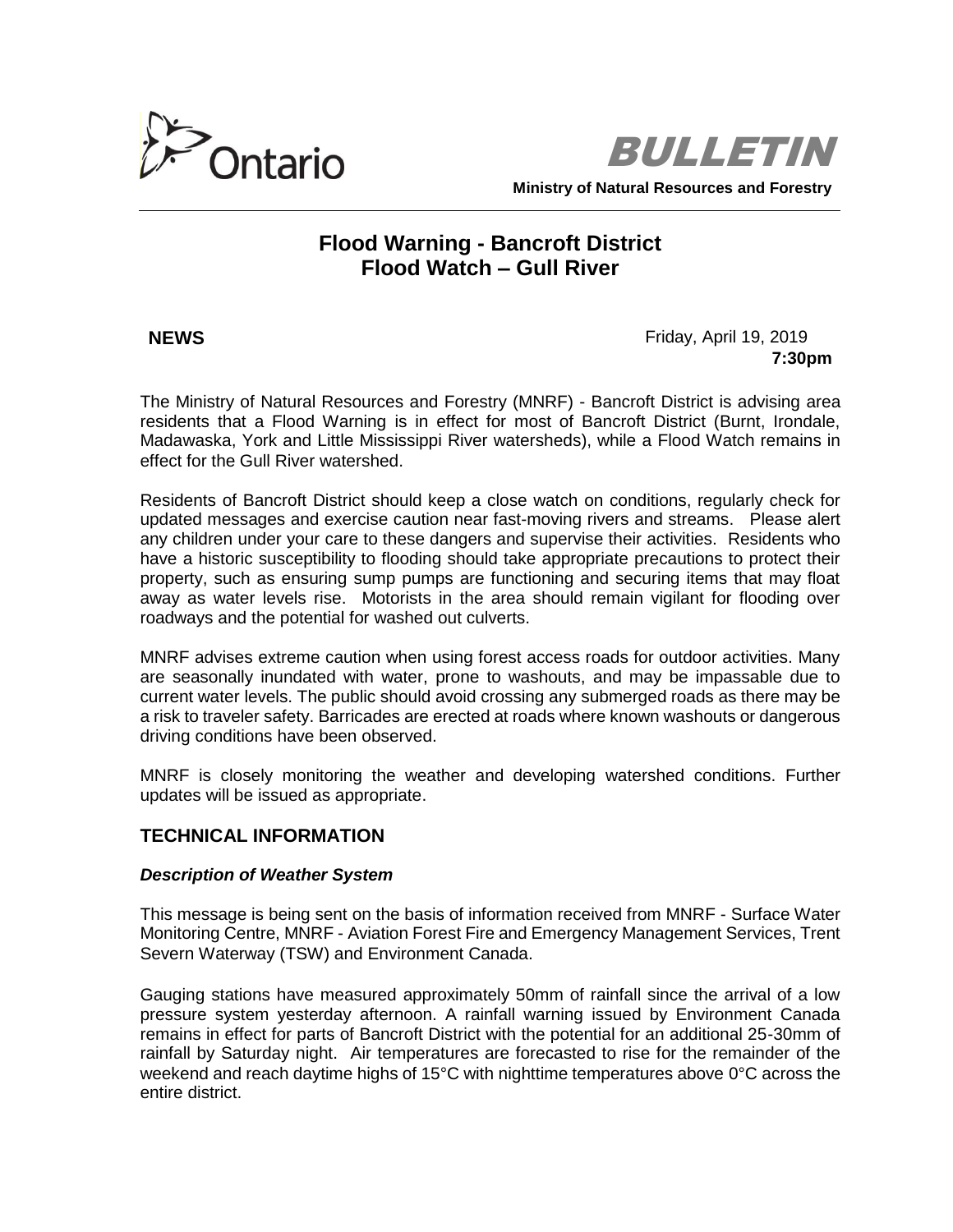# **Description of Current Conditions**

With the onset of the snowmelt, water levels and flows are rising rapidly in northern areas. Snow amounts are above average for this time of the year in the most northern areas of the Gull River system. Most lakes on the Gull River and Burnt River systems remain below average but are rising due to the onset of the melt. Lake levels are monitored daily and assessed in relation to estimated runoff amounts. The flows on Gull River and Burnt remain above average due to the snowmelt and operational activities. Flows on both rivers are anticipated to increase with increased runoff from the forecasted precipitation. The reservoirs on the Gull River system are expected to adequately absorb the precipitation and snowmelt from the forecast event. **Flooding is imminent or occurring on the Burnt and Irondale Rivers. The flows on the York River are rising rapidly and will likely start to impact flood susceptible properties tomorrow and through the weekend. Flows on the Madawaska River downstream of Galeairy Lake are rising rapidly. Flooding has been observed and is continuing on the Little Mississippi River. Flooding has been observed on many of the small watersheds on the eastern half of Bancroft District.** The peak of this event is unlikely to be realized until early next week.

Due to mostly frozen conditions, the ground's ability to absorb runoff and snowmelt is limited. The potential exists for nuisance flooding of roadways, ditches, and low-lying flood-prone areas as the melt progresses. There may be potential for minor ice jam related flooding on some rivers. A close watch on local forecasts and conditions is recommended.

The MNRF and TSW continue to closely monitor local lakes and rivers as the freshet progresses. The MNRF is in regular communication with partner agencies and water control structure operators, including Conservation Authorities, Ontario Power Generation (OPG), Bracebridge Generation and TSW.

### **Expiry Date:**

This message will expire on 04/23/2019 11:59 PM

### **Terminology: Notification Levels**

WATERSHED CONDITIONS STATEMENT – WATER SAFETY: indicates that high flows, melting ice or other factors could be dangerous for such users as boaters, anglers and swimmers but flooding is not expected

WATERSHED CONDITIONS STATEMENT – FLOOD OUTLOOK: gives early notice of the potential for flooding based on weather forecasts calling for heavy rain, snow melt, high winds or other conditions

FLOOD WATCH: potential for flooding exists within specific watercourses and municipalities

FLOOD WARNING: flooding is imminent or occurring within specific watercourses and municipalities

# **Contact Information**

MNRF Bancroft District Office Luke Hillyer, IRM Technical Specialist, Bancroft District, 613-332-3940, x 216